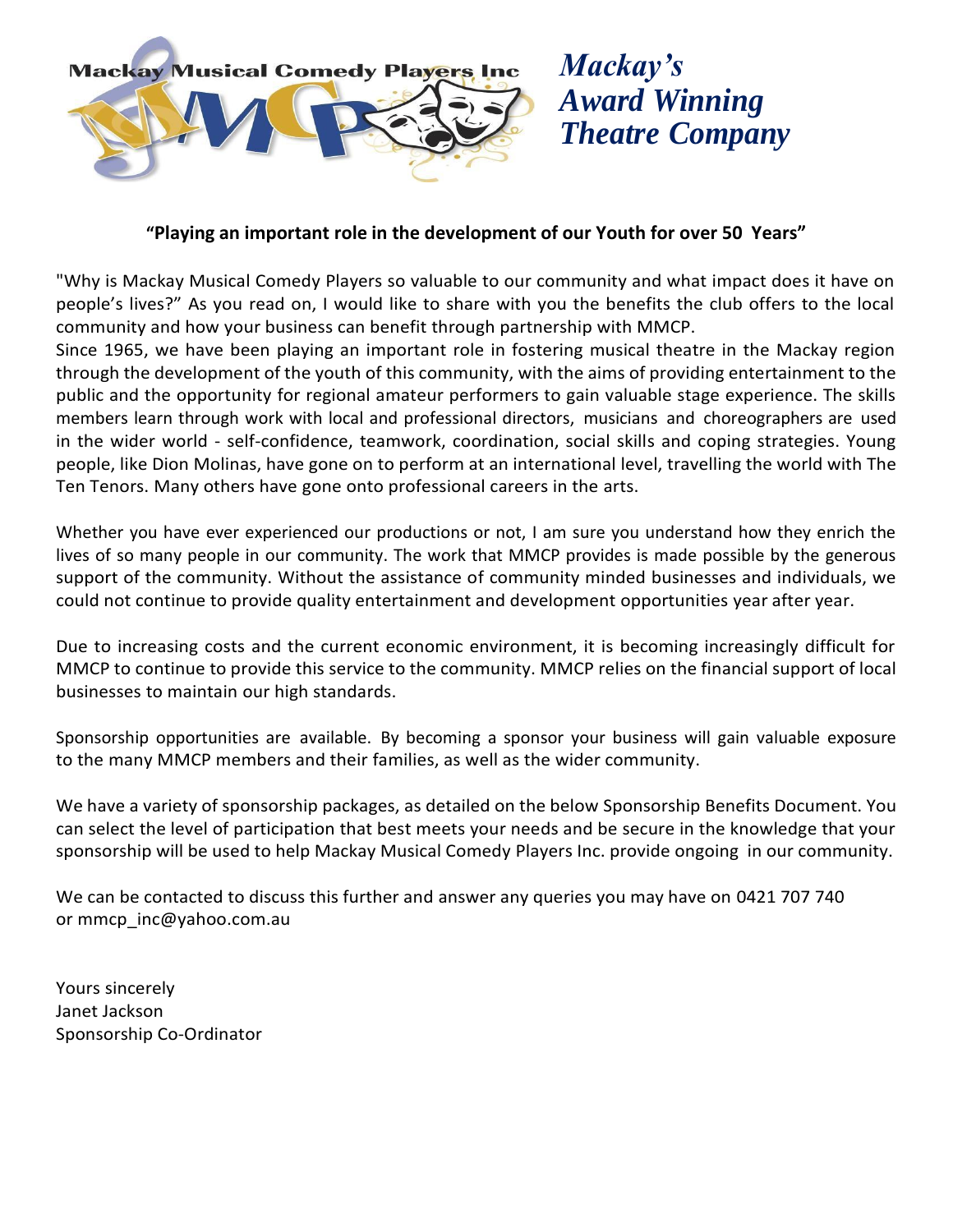## **ABOUT MACKAY MUSICAL COMEDY PLAYERS**

Over the last fifty years, Mackay Musical Comedy Players have been an integral part of the local Mackay community. The value of Mackay Musical Comedy Players lies in the opportunity we offer the many newcomers to Mackay to be absorbed socially as well as culturally into our midst. Productions are open to all members of our community and have included both school-age and senior citizens as well as the talents of the local Conservatorium of Music students.

The Players provide members of the Mackay community with the experience of performing on the Mackay Entertainment Centre stage using the expertise of a professional director sometimes and professional technical staff.





### **WHY SPONSOR?**

Rising production costs greatly reduce profits from shows, despite our productions continuing to draw large crowds. We remain a not-for-profit group reliant on many people giving so generously of their time, energy, expertise, and talent. Our shows are required to make a profit to continue the running costs of our premises in Lamb Street, upgrade facilities, provide professional development workshops, provide ongoing resource support to Mackay schools and performing groups, and to fund future shows. With every production, we strive to keep ticket prices at a level which will allow the families of our local community to attend our shows. Your sponsorship would be used to offset our production costs and enable us to achieve the above goals.

### **PACKAGES**

Sponsorship opportunities are offered at five levels: **Platinum, Gold, Silver, Bronze and Promotion.** We also have **Advertising Partnerships** and **In-kind Sponsorship** available.